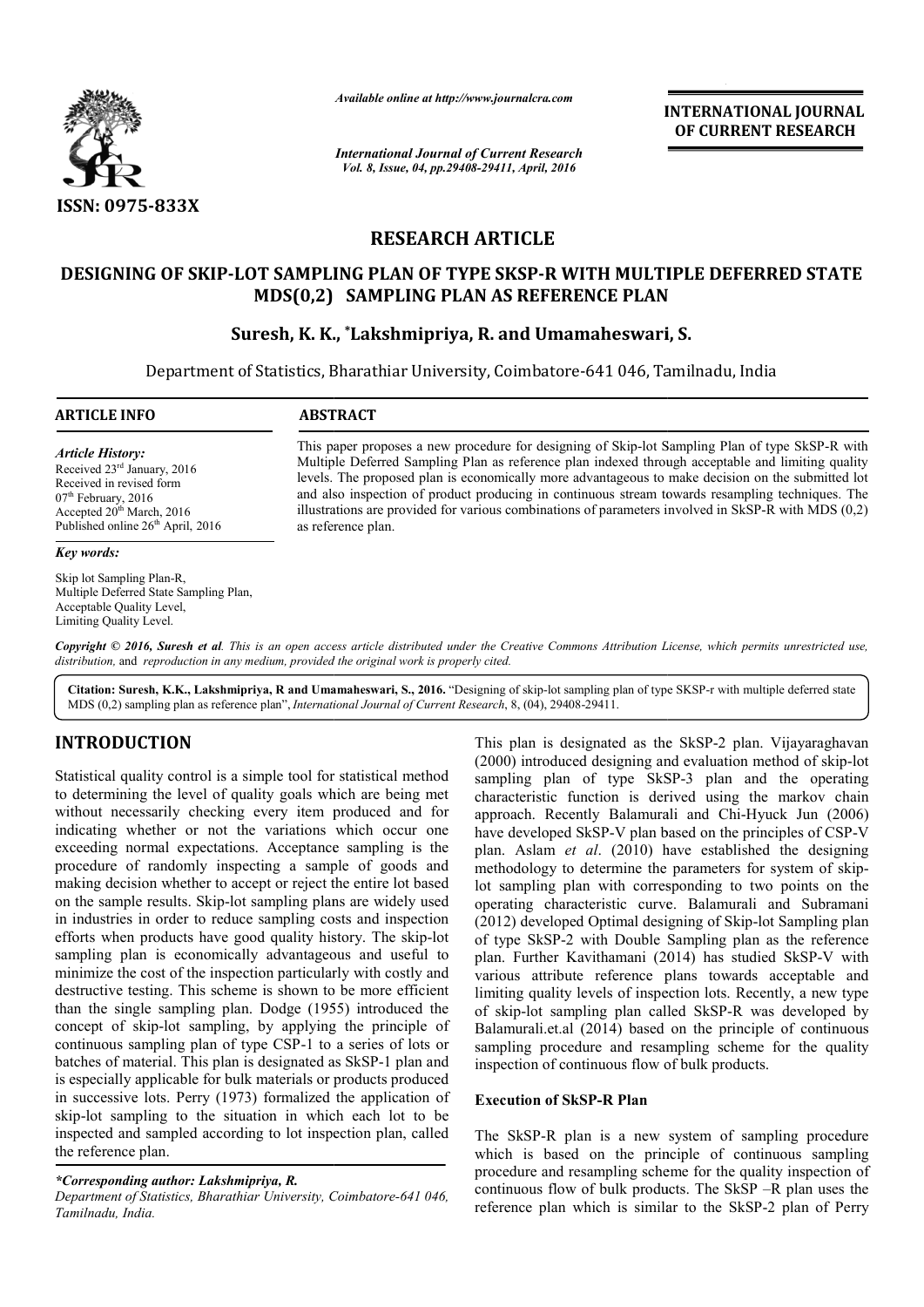(1973). The operating procedure of  $SkSP - R$  plan is as follows.

#### **Operating procedure for SkSP-R plan**

The operating procedures of SkSP-R are as follows

- Begin the procedure with normal inspection by applying specified reference plan (for instance MDS (0,2)). During normal inspection, lots are inspected one by one in order of being submitted.
- When i consecutive lots are accepted based on the reference plan under normal inspection, discontinue the normal inspection and switch to skipping inspection.
- During the skipping inspection, inspect only a fraction f of lots selected at random by applying reference plan. The skipping inspection is continued until a sampled lot is rejected.
- When a lot is rejected, after *s* consecutively sampled lot have been accepted, then go for re-inspection procedure for the immediate next lot as in step (5) given below.
- During re-inspection procedure, perform the inspection using the reference plan. If the lot is accepted, then continue the skipping inspection. On non-acceptance of the lot, re-inspection is done m times and the lot is rejected if it has been accepted on  $(m-1)$ <sup>st</sup> resubmission.
- If a lot is rejected on the re-inspection scheme, then we immediately revert to normal inspection.
- Replace or correct all non-conforming units found with conforming units in the rejected lots.

The proposed plan involves the reference plan with parameters, namely f,  $(0 < f < 1)$ , the fraction of lots inspected in skipping inspection mode, i, the clearance number of normal inspection, s, the clearance number for re-inspection procedure and m, the number of time the lots are submitted for reinspection. In general, i, s and m are positive integers. So, the plan is designated as SkSP-R (i, f, s, m).

#### **Operating procedure for MDS(r, b) plan**

- For each lot select a sample of n units and test each unit for conformance to specified requirements
- Accept the lot if d (the observed number of observation of defectives) is less than or equal to r, reject the lot if d greater than or equal to r+b.
- If r+1≤d≤r+b, accept the lot if the forthcoming m lots in succession are all accepted.

#### **Operating Procedure for MDS (0,2)**

A multiple deferred State sampling plan of Wortham and Baker (1976) with  $r=0$  and  $b=2$  is operated as follows:

• From each lot, take a random sample of n units and observe the non-conforming units d.

If d=0, accept the lot; if  $d>2$ , reject the lot. If d=2, accept the lot, provided the forthcoming m lots in succession are all accepted (previous m lots in case of multiple dependent state sampling)

The probability of acceptance based on Poisson model is

$$
P = e^{-np} + npe^{-np}e^{-npm_2} + \frac{np^2}{2}e^{-np(1+m_2)}
$$
\n(2.1.1)

It is noted that  $P_a(f, i)$  is a function of 'i' clearing interval; 'f' sampling fraction.

The operating characteristic function for MDS (r, b) is as follows

$$
P = P_a(p) = P_{a,r}(p) + [P_{a,r+b}(p) - P_{a,r}(p)][P_a(p)]^m \tag{2.1.2}
$$

When the parameter  $r=0$  and  $b=2$ . The probability of acceptance will be

$$
P = e^{-np} + npe^{-np}e^{-npm_2} + \frac{np^2}{2}e^{-np(1+m_2)}
$$
\n(2.1.3)

#### **Operating procedure for SkSP-R with Multiple Deferred Sampling plan MDS(0,2) as reference plan**

**Step 1:** Begin the procedure with normal inspection following the procedure of Multiple Deferred State Sampling plan MDS (0, 2) as the reference plan. During normal inspection, lots are inspected one by one in order of being submitted satisfying the conditions of MDS (0, 2).

**Step 2:** From each lot submitted for inspection, take a random sample of size n and measure the number of defectives d. If  $d=0$ , accept the lot; if  $d>2$ , reject the lot. If  $d=2$ , accept the lot, provided the forthcoming m lots in succession are all accepted (previous m lots in case of multiple dependent state sampling).

**Step 3:** When i consecutive lots are accepted based on the reference plan under normal inspection, discontinue the normal inspection and switch to skipping inspection. During the skipping inspection, inspect only a fraction f of lots selected at random by applying Multiple Deferred Sampling plan MDS (0, 2) as the reference plan. The skipping inspection is continued until a sampled lot is rejected.

**Step 4:** When a lot is rejected, after s consecutively sampled lot have been accepted, then go for re-inspection procedure for the immediate next lot as in step (5) given below.

**Step 5:** During re-inspection procedure, perform the inspection using the reference plan. If the lot is accepted, then continue the skipping inspection. On non-acceptance of the lot, reinspection is done m times and the lot is rejected if it has been accepted on  $(m-1)$ <sup>st</sup> resubmission. If a lot is rejected on the reinspection scheme, then we immediately revert to normal inspection. Replace or correct all non-conforming units found with conforming units in the rejected lots.

### **Designing of SkSP-R with MDS (0,2) for given n, i ,f ,s ,k,**   $m_1$  and  $m_2$

The procedure for designing SkSP-R with MDS (0, 2) as reference plan indexed through Acceptable and Limiting Quality Level is drawn and Tables are simulated for various combinations of parameter values  $n$ ,  $i$ ,  $s$ ,  $f$ ,  $m<sub>l</sub>$ ,  $m<sub>2</sub>$  and  $k$  using MS- Excel Software.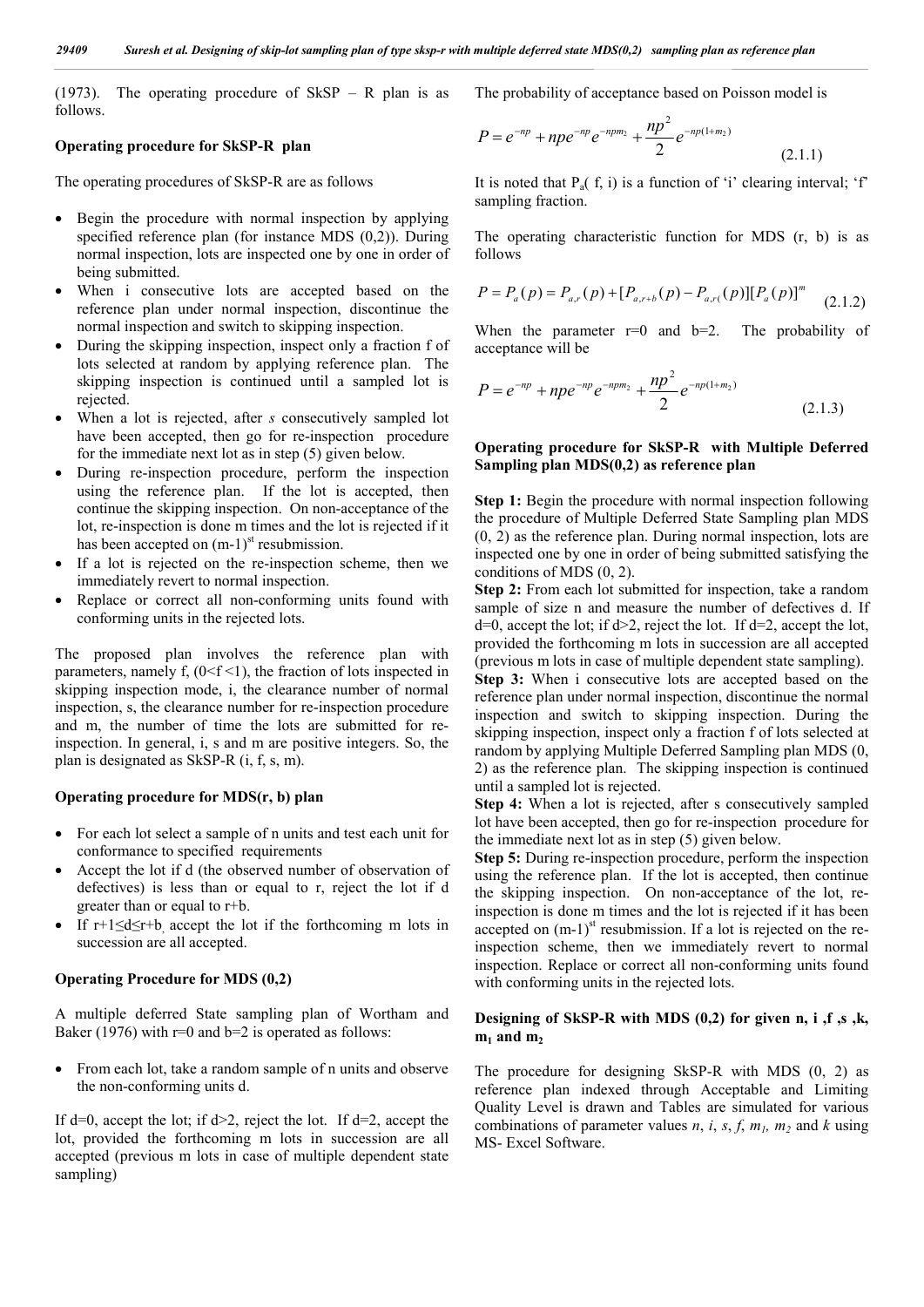### **Construction of tables**

The operating characteristic function  $P_a(p)$  to SkSP-R sampling plan with Multiple Deferred Sampling plan as reference plan [MDS  $(0, 2)$ ] as reference plan is given as:

$$
P_a(p) = \frac{fP + (1 - f)P^i + (P^i - P)(1 - Q^{m_1})}{f(1 - p^i)[1 - P^s(1 - Q^{m_1}) + P^i(1 + fPQ^s)]}
$$
  
Here  $P = e^{-np} + np e^{-np} e^{-npm_2} + \frac{np^2}{2} e^{-np(1 + m_2)}$ 

### **Designing plans for given AQL, LQL, α and β**

- Specify  $p_1$  = Acceptable Quality Level at  $\alpha$  = 0.05 or 0.01.
- Specify  $p_2$  = Limiting Quality Level at  $\beta$  = 0.10 or 0.05.
- Obtain the corresponding ratio OR =  $p_2 / p_1$  at different combination of  $α$  and  $β$ .
- 4. Choose a plan having the parameters i and m with nearest OR in the corresponding table.
- The actual  $np_1$  and  $np_2$  values corresponding to the OR value has been noted.
- Determine the sample size  $n= np_1 / p_1$  Round up the value for determining the sample size.
- Thus the plan consists of the parameter n, i, f, k,  $m_1$  and  $m_2$ and s.

#### **Illustration**

For given, at  $\alpha = 0.05$ ,  $p_1 = 0.005672$  and  $\beta = 0.05$ ,  $p_2 = 0.0408$ .Then the Operating Ratio OR=  $p_2/p_1 = 7.1932$ . And np<sub>1</sub> value is selected from table 1 as 0.5672 and the corresponding sample size n is computed as  $n = np_1/p_1 = 0.5672/0.005672$ , n = 100. Hence the parameters of SkSP-R with Multiple Deferred Sampling Plan indexed through Acceptable and Limiting Quality Levels is n=100, i=3, k=1 m<sub>1</sub> =1 and m<sub>2</sub>=1.



**Fig. 1. Operating Charateristic Curve for SkSP-R Sampling Plan with MDS (0,2) through specified parametric values**



**Fig. 2. Average Outgoing Quality Curve for SkSP-R Sampling Plan with MDS (0,2) through specified parametric values**

|  |  |  | Table 1. Table for Unity values and Operating Ratio for SKSP-R with MDS (0, 2) as the Reference Plan |
|--|--|--|------------------------------------------------------------------------------------------------------|
|  |  |  |                                                                                                      |

| f             | $\mathbf{I}$   | k              | m <sub>1</sub> | m <sub>2</sub> | 0.99   | 0.95   | 0.9    | 0.5    | 0.1    | 0.05   | 0.01   | OR(0.99, 0.01) | OR(0.95, 0.05) |
|---------------|----------------|----------------|----------------|----------------|--------|--------|--------|--------|--------|--------|--------|----------------|----------------|
| 1/3           |                |                |                |                | 0.1875 | 0.4383 | 0.6429 | 1.5798 | 3.0420 | 3.6411 | 5.045  | 26.9051        | 8.30729        |
| 1/5           |                |                |                |                | 0.2510 | 0.5672 | 0.8157 | 1.8728 | 3.4534 | 4.0809 | 5.529  | 22.0277        | 7.19446        |
| 1/7           |                |                |                |                | 0.2991 | 0.6747 | 0.9447 | 2.0816 | 3.7349 | 4.3788 | 5.8524 | 19.5667        | 6.48972        |
| 2/5           |                |                |                |                | 0.1710 | 0.3987 | 0.5882 | 1.4816 | 2.9005 | 3.4883 | 4.8746 | 28.5064        | 8.74924        |
| 2/7           |                |                |                |                | 0.2068 | 0.4742 | 0.6921 | 1.6636 | 3.1639 | 3.7721 | 5.1900 | 25.0908        | 7.95429        |
| 3/5           |                | $\overline{2}$ | P <sub>1</sub> |                | 0.1310 | 0.3232 | 0.4749 | 1.2309 | 2.5609 | 3.1348 | 4.4947 | 34.3109        | 9.70055        |
|               | 2              |                |                |                | 0.1310 | 0.3193 | 0.4605 | 1.0829 | 2.2159 | 2.7579 | 4.0399 | 30.8390        | 8.63747        |
|               | 3              |                |                |                | 0.1310 | 0.3173 | 0.4484 | 1.0081 | 2.1525 | 2.713  | 4.0272 | 30.7420        | 8.55121        |
|               |                |                |                |                | 0.1310 | 0.3117 | 0.4378 | 0.9608 | 2.1384 | 2.7084 | 4.0272 | 30.7420        | 8.68922        |
|               | 5              |                |                |                | 0.1310 | 0.3113 | 0.4286 | 0.9282 | 2.1355 | 2.7080 | 4.0272 | 30.7423        | 8.69799        |
| $\frac{1}{4}$ | $\overline{3}$ |                |                |                | 0.2255 | 0.4795 | 0.6425 | 1.2168 | 2.2340 | 2.7584 | 4.0369 | 17.9028        | 5.75293        |
|               |                | 2              |                |                | 0.2129 | 0.4638 | 0.6115 | 1.1650 | 2.1921 | 2.7286 | 4.0273 | 18.9139        | 5.88288        |
|               |                |                |                |                | 0.2122 | 0.4535 | 0.5941 | 1.1433 | 2.1849 | 2.7259 | 4.0272 | 18.9776        | 6.01026        |
|               |                |                |                |                | 0.2115 | 0.4460 | 0.5811 | 1.1327 | 2.1836 | 2.7256 | 4.0272 | 19.0374        | 6.11187        |
|               |                | 5              |                |                | 0.2109 | 0.4401 | 0.5724 | 1.1276 | 2.1834 | 2.7256 | 4.0272 | 19.0932        | 6.19332        |
| 2/4           | 3              | $\overline{2}$ |                |                | 0.1522 | 0.3457 | 0.4816 | 1.0391 | 2.1596 | 2.7153 | 4.0272 | 26.4621        | 7.85454        |
|               |                |                | 2              |                | 0.1540 | 0.3651 | 0.5285 | 1.1272 | 2.2122 | 2.7515 | 4.0368 | 26.2092        | 7.53658        |
|               |                |                |                |                | 0.1541 | 0.3685 | 0.5409 | 1.1835 | 2.2617 | 2.7837 | 4.0464 | 26.2662        | 7.55452        |
|               |                |                |                |                | 0.1541 | 0.3689 | 0.5437 | 1.2194 | 2.3034 | 2.7994 | 4.1222 | 26.7580        | 7.58936        |
|               |                |                |                |                | 0.1541 | 0.3689 | 0.5442 | 1.2421 | 2.3392 | 2.8268 | 4.0616 | 26.3646        | 7.66274        |
| 2/7           | 4              | $\overline{2}$ |                |                | 0.2054 | 0.4277 | 0.5574 | 1.0549 | 2.146  | 2.7096 | 4.0271 | 19.6083        | 6.33508        |
|               |                |                |                | 2              | 0.1448 | 0.313  | 0.4131 | 0.8123 | 1.8144 | 2.3974 | 3.9021 | 26.9474        | 7.65939        |
|               |                |                |                | 3              | 0.1190 | 0.2628 | 0.3508 | 0.7164 | 1.7429 | 2.3588 | 3.8952 | 32.7250        | 8.97529        |
|               |                |                |                |                | 0.0999 | 0.2338 | 0.3151 | 0.6683 | 1.7278 | 2.3549 | 3.8949 | 38.9876        | 10.0718        |
|               |                |                |                |                | 0.0888 | 0.2145 | 0.2903 | 0.6432 | 1.7246 | 2.3545 | 3.8948 | 43.8606        | 10.976         |